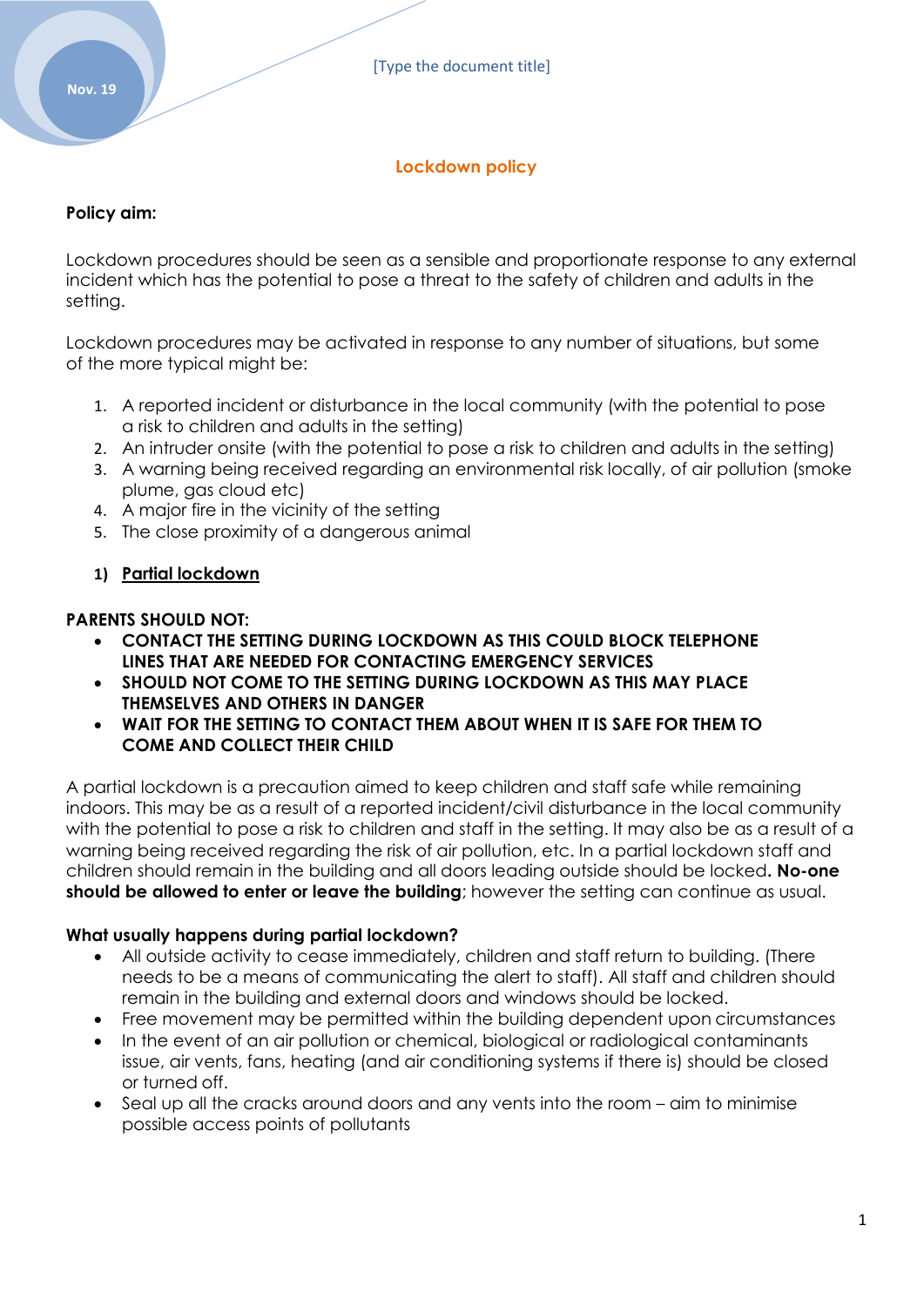### [Type the document title]

# **2) Full lockdown**

**Nov. 19**

This signifies an immediate threat to the setting and may be an escalation of a partial lockdown **Immediate action:**

- All children and staff should return to/stay in the building
- External doors should be locked
- Internal doors might be locked (where a member of staff with a key is present)
- Lock windows, draw blinds and curtains, cover internal door windows (so an intruder cannot see in)
- Staff and children to sit quietly out of sight and where possible in a location that would protect them from harm such as gunfire (bullets go through glass, brick, wood and metal). Consider locations behind substantial brickwork or heavy reinforced walls. At Oxford Gardens, this would be staff toilets for example)
- Turn off lights, computer monitors
- Turn off mobile phones (or at the least turn onto silent so they cannot give away your position)
- A register should be taken and headcount completed of all staff and children at the setting
- Children should not be released to parents during a lockdown and staff should not leave the premises unless instructed to do so

# **Procedure for full lockdown**

# **PARENTS SHOULD NOT:**

- **CONTACT THE SETTING DURING LOCKDOWN AS THIS COULD BLOCK TELEPHONE LINES THAT ARE NEEDED FOR CONTACTING EMERGENCY SERVICES**
- **SHOULD NOT COME TO THE SETTING DURING LOCKDOWN AS THIS MAY PLACE THEMSELVES AND OTHERS IN DANGER**
- **WAIT FOR THE SETTING TO CONTACT THEM ABOUT WHEN IT IS SAFE FOR THEM TO COME AND COLLECT THEIR CHILD**
- $\Box$  All staff have been told to be vigilant and if they see something which is likely to cause harm to

immediately shout "LOCK DOWN, LOCK DOWN, LOCK DOWN" so that everyone can hear, alerting staff outside by opening the door and shouting the alarm call. Count the children as they come inside, checking the total with the register. Immediately check in the garden if any children are found to be missing.

On hearing this alarm call all staff to bring registers, telephone and first aid bags and  $\Box$ guide children and any visitors etc up to the drawing room. Checking each area is empty as they go, locking external doors and windows; turn off lights and closing internal fire doors.

Then…

- □ One member of staff immediately counts the children/ staff and check against totals in register. If a child or staff member is missing the Headteacher (or senior staff member in her absence) to search in the building and bring them back to the drawing room or staff toilet if smaller group as quickly and quietly as possible.
- □ One member of staff lock door to the basement and garden and fix blackout curtains.
- $\Box$  Remaining staff sit with the children to help keep as calm and quiet as possible.
- **TURN LIGHTS OFF AND KEEP THE GROUP AS QUIET AS POSSIBLE**
- □ contact list of parent are in first aid bag
- Office staff to bring down telephone (turn volume down) and turn mobile phones to silent.
- A senior member of staff to ring 999 to report the incident and follow their instructions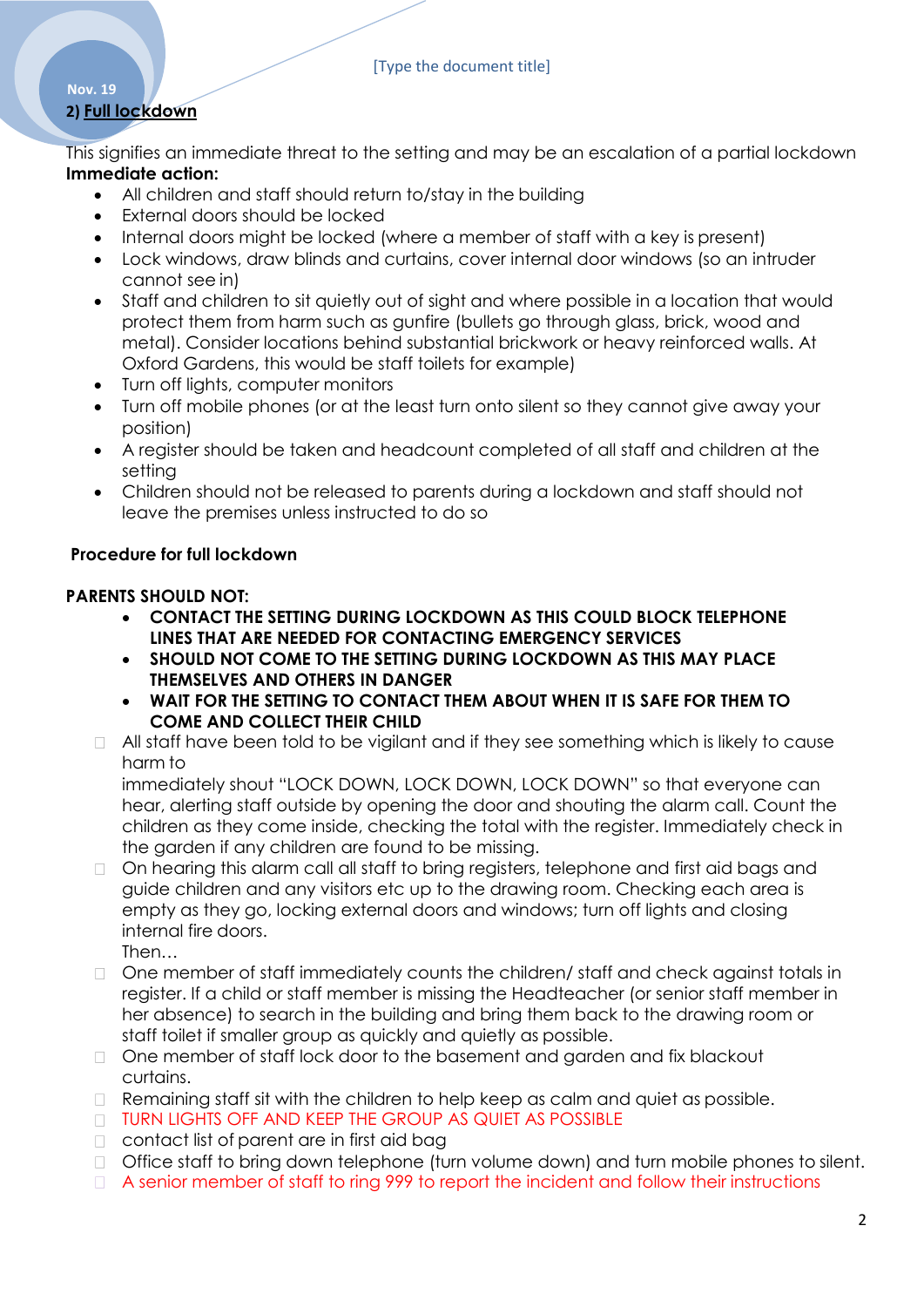#### [Type the document title]

If a group are on an outing when the incident occurs, a staff member to telephone them to tell them NOT to return to the school until the all clear has been given. If it is safe to do, the group should stay where they are e.g. in the library/museum. If they are on their way back to school, to stop and go back to the venue and stay there until advised otherwise. The staff on the outing to ring the police for advice. On being told to do so by police, the staff would contact the parents and notify them of the incident. If safe to do so, we would suggest to parents to collect their children from the venue. If not, we would remain there until it was safe to leave and return to school.

{The drawing room has access drinking water from kitchen and toilet; (if it is safe to leave the drawing room}

{The drawing room doors could be barricaded using the tables if necessary}

- □ We would remain in the drawing room until told otherwise by the authorities, supporting the children and each other, for as long as necessary
- $\Box$  If the incident is being dealt with by the authorities and we are not directly affected and have been told to do so by the police, we will leave the drawing room area and return to the classrooms in the hope to reduce the stress on the children as much as possible.
- $\Box$  We would remain within the school building (not venturing into either the front or back garden) until the all clear has been given by the authorities.
- □ On being told to do so by the police, we would email parents to notify them of the incident.

To reduce the risk of someone entering the building to cause harm, procedures include:

• Padlock door at entrance

**Nov. 19**

- A member of staff is located in the hallway during busy drop-off and collection times
- The front door is locked after these busy time and parents ring the bell for entry
- The two doors to the garden are always locked when the children are not in the garden.
- Padlock on the back gate to the garden
- Parents sign the safety policy before their child joins the setting
- Authorisation forms and ask for a description of anyone collecting a child who we haven't seen before
- Parents told to inform us if anyone other than themselves are collecting/dropping off
- **•** Outside lights so we can see when it gets dark

# **After lockdown has taken place:**

A letter to parents will be sent home as soon as possible following any serious incident to inform parents of context of lockdown.

Following the need for lockdown, the setting management will create a full record of the event. Policies and procedures will be reviewed as soon as possible to identify any areas for potential development.

A notification of significant incident will be made to ISI/Ofsted within 14 days (preferably as soon as possible after the incident).

PLEASE NOTE: Staff will practise this during their termly inset days. We will not be practising with the children as we feel this could cause them undue stress.

Policy reviewed and adopted: November 2019

Name and position: Helene Knupffer, Headteacher